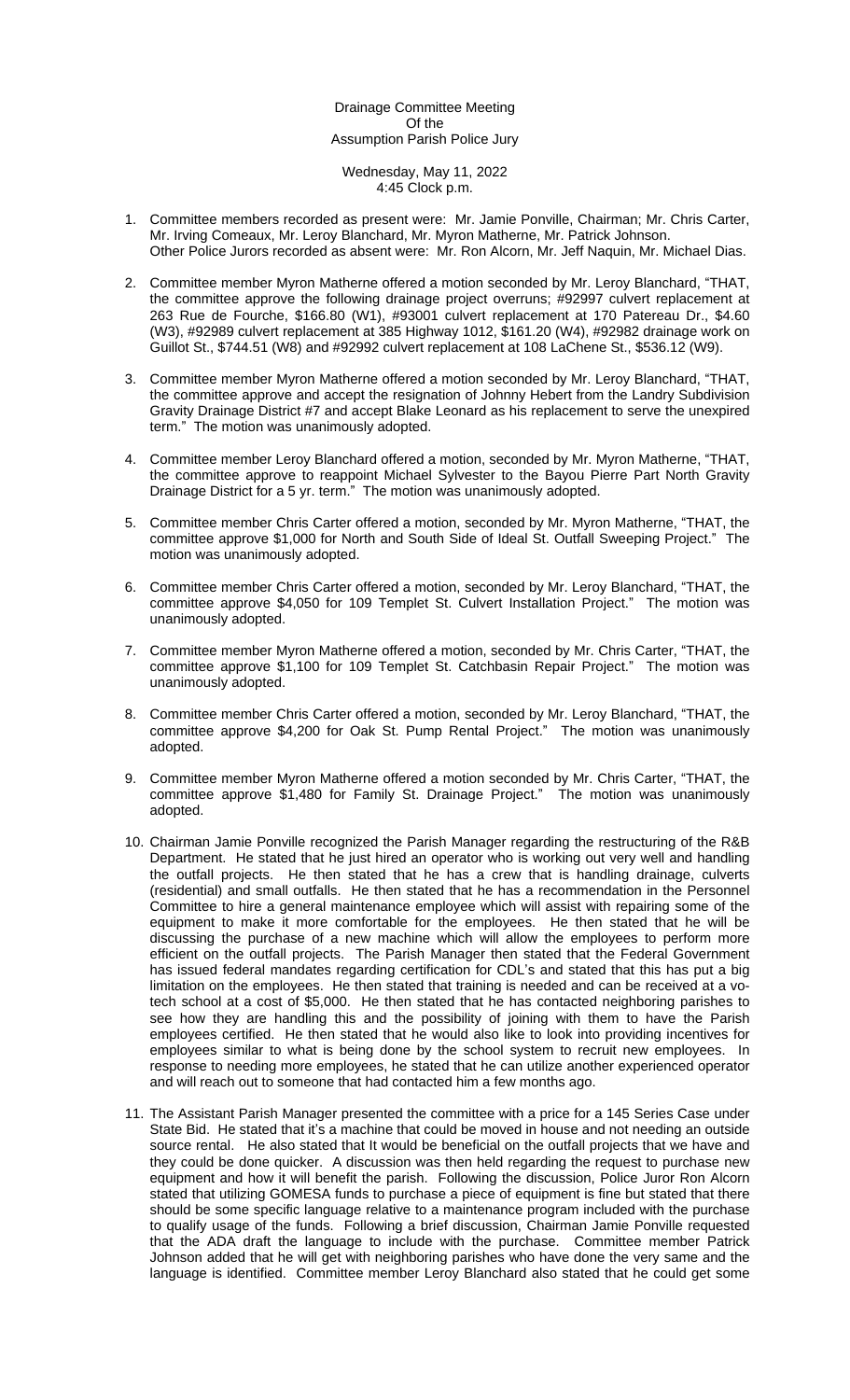language to be included with the purchase. He then recommended that the Parish utilize the non bond GOMESA funds to keep from having to submit through the bond agency.

- 12. Committee member Leroy Blanchard offered a motion, seconded by Mr. Chris Carter, "THAT, the committee approve the purchase of new equipment through the traditional GOMESA Fund prior to the bond issuance." The motion was unanimously adopted.
- 13. Committee member Leroy Blanchard offered a motion, seconded by Mr. Chris Carter, "THAT, there being no further business to come before the Drainage Committee, the meeting be adjourned." The motion was unanimously adopted.

**Kim M. Torres Community Community Community Community Community Community Community Community Community Community Community Community Community Community Community Community Community Community Community Community Communi** 

\_\_\_\_\_\_\_\_\_\_\_\_\_\_\_\_\_\_\_\_\_\_\_\_ \_\_\_\_\_\_\_\_\_\_\_\_\_\_\_\_\_\_\_\_\_\_\_\_\_ Drainage Committee Chairman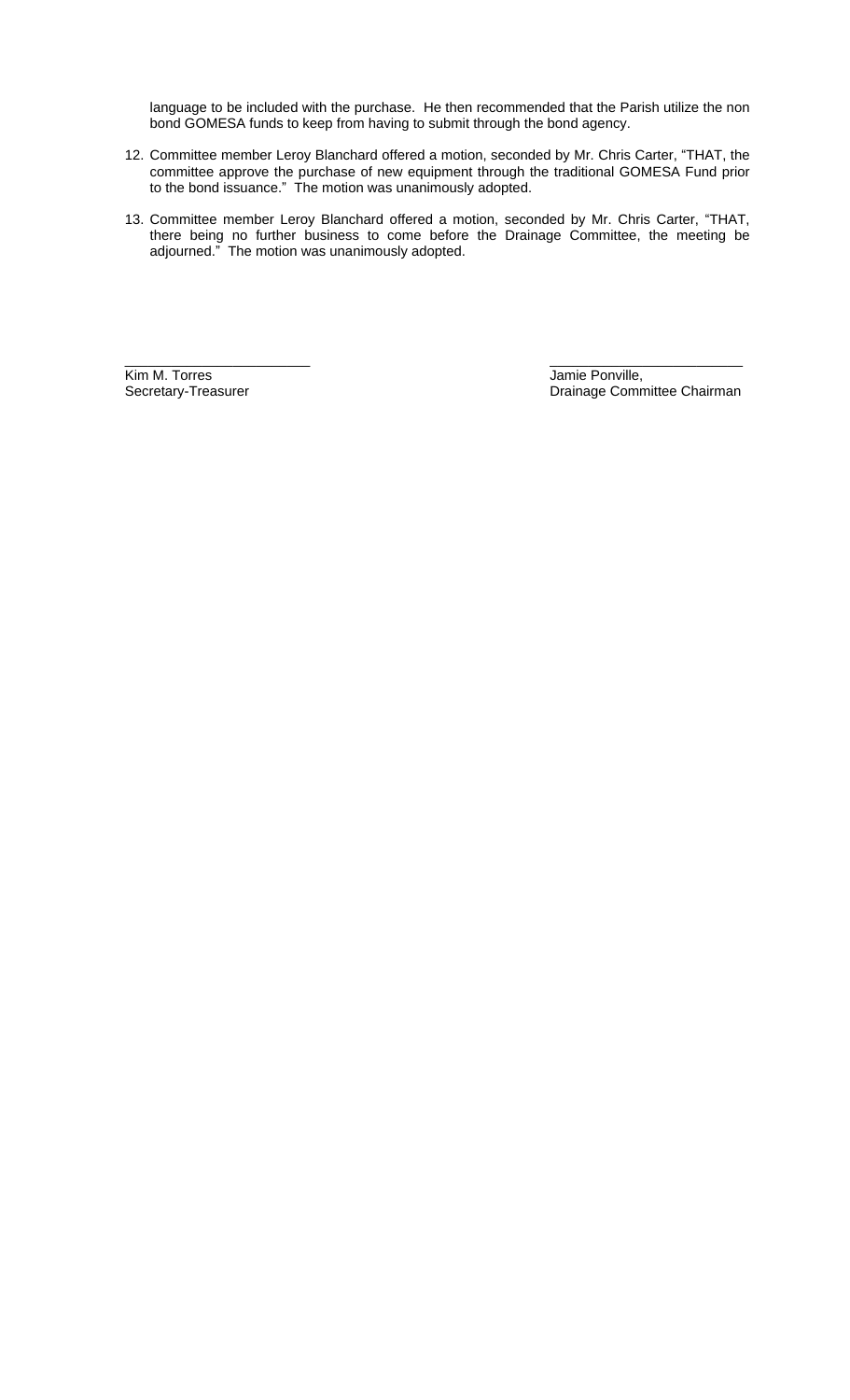# Finance Committee Meeting Of the Assumption Parish Police Jury

Wednesday, May 11, 2022 5:20 O'clock p.m.

- 1. Committee members recorded as present were: Mr. Patrick Johnson, Chairman; Mr. Jeff Naquin, Mr. Ron Alcorn, Mr. Irving Comeaux, Mr. Michael Dias, Mr. Chris Carter, Mr. Myron Matherne. Other Police Jurors recorded as present were: Mr. Leroy Blanchard, Mr. Jamie Ponville.
- 2. Committee member Michael Dias offered a motion, seconded by Mr. Irving Comeaux, "THAT, the committee approve payment of bills submitted through May 6, 2022." The motion was unanimously adopted.
- 3. Chairman Patrick Johnson recognized Tonya Pierre, Chamber of Commerce Co-Chairman, who also recognized Jennifer Rivere, board member that was in attendance. Ms. Pierre stated that the Annual Banquet was held on April 7, 2022 and it was huge success. She thanked President Johnson for speaking at the event. She stated that there were approximately 170 attendees with 200 confirming. She stated that they received positive feedback from businesses, parents and the community. She then stated that HGTV 10 was present and the event aired on April 11, 2022. Ms. Pierre stated that the 2022 Teenager of the Year was Jane Robichaux and the Business of the Year went to Dr. Charles Bolotte. The business spotlight for the month of February was Leblanc & Rivere CPA and March was KDS Promix. They are bringing on three (3) new Board Members, Casi Boudreaux – All State Insurance, Nancy Clement – Fletcher College and Chris Guidry – Oxy Chemical. Ms. Pierre stated that the Chamber worked in connection with the Police Jury and the School Board to host the Job Fair on April 28, 2022. She stated that she created the flyer, posted on their facebook page, put a copy on the tables at the banquet and advertised on HGTV 10 which aired on April 10<sup>th</sup> and was shared to their facebook page. She added that following the banquet there were many in attendance interested in participating. There were 288 vendors at the job fair and 18 for the general public which was well worth the time. She stated that since the past two (2) events, they are trying to figure out a way to obtain assistance for some of the Chamber functions if they plan to move forward in the Parish. She stated that they are holding a meeting on Thursday, May 12, 2022 to brain storm some ideas. They may consider hiring college students to handle some of the tedious work for them.
- 4. Committee member Ron Alcorn offered a motion, seconded by Mr. Michael Dias, "THAT, the committee approve the 1<sup>st</sup> quarter report and the allocation to the Chamber of Commerce." The motion was unanimously adopted.
- 5. Chairman Patrick Johnson recognized the Secretary-Treasurer, who stated she received only 1 proposal for the official journal. She stated that the Bayou Journal submitted the same rate and terms as last year. She then recommended acceptance.
- 6. Committee member Jeff Naquin offered a motion, seconded by Mr. Michael Dias, "THAT, the committee approve the Bayou Journal as the Official Journal for the period of July 1, 2022 through June 30, 2023." The motion was unanimously adopted.
- 7. Committee member Myron Matherne offered a motion, seconded by Mr. Chris Carter, "THAT, the committee approve the purchase of a concrete cutter for R&B in the amount of \$2,800." The motion was unanimously adopted.
- 8. Committee member Michael Dias offered a motion, seconded by Mr. Jeff Naquin, "THAT, the committee approve for the APPJ Housing & Community Development Staff to attend the rescheduled ACAP Conference, June 4-6, 2022 in Lafayette, LA at a cost of \$3,398." The motion was unanimously adopted.
- 9. Committee member Jeff Naquin offered a motion, seconded by Mr. Michael Dias, "THAT, there being no further business to come before the Finance Committee, the meeting be adjourned." The motion was unanimously adopted.

\_\_\_\_\_\_\_\_\_\_\_\_\_\_\_\_\_\_\_\_\_\_\_\_\_ \_\_\_\_\_\_\_\_\_\_\_\_\_\_\_\_\_\_\_\_\_\_\_\_\_

Kim M. Torres **Example 2018** Secretary-Treasurer **Number 2018** Patrick Johnson<br>
Secretary-Treasurer **Patrick Johnson** 

Finance Committee Chairman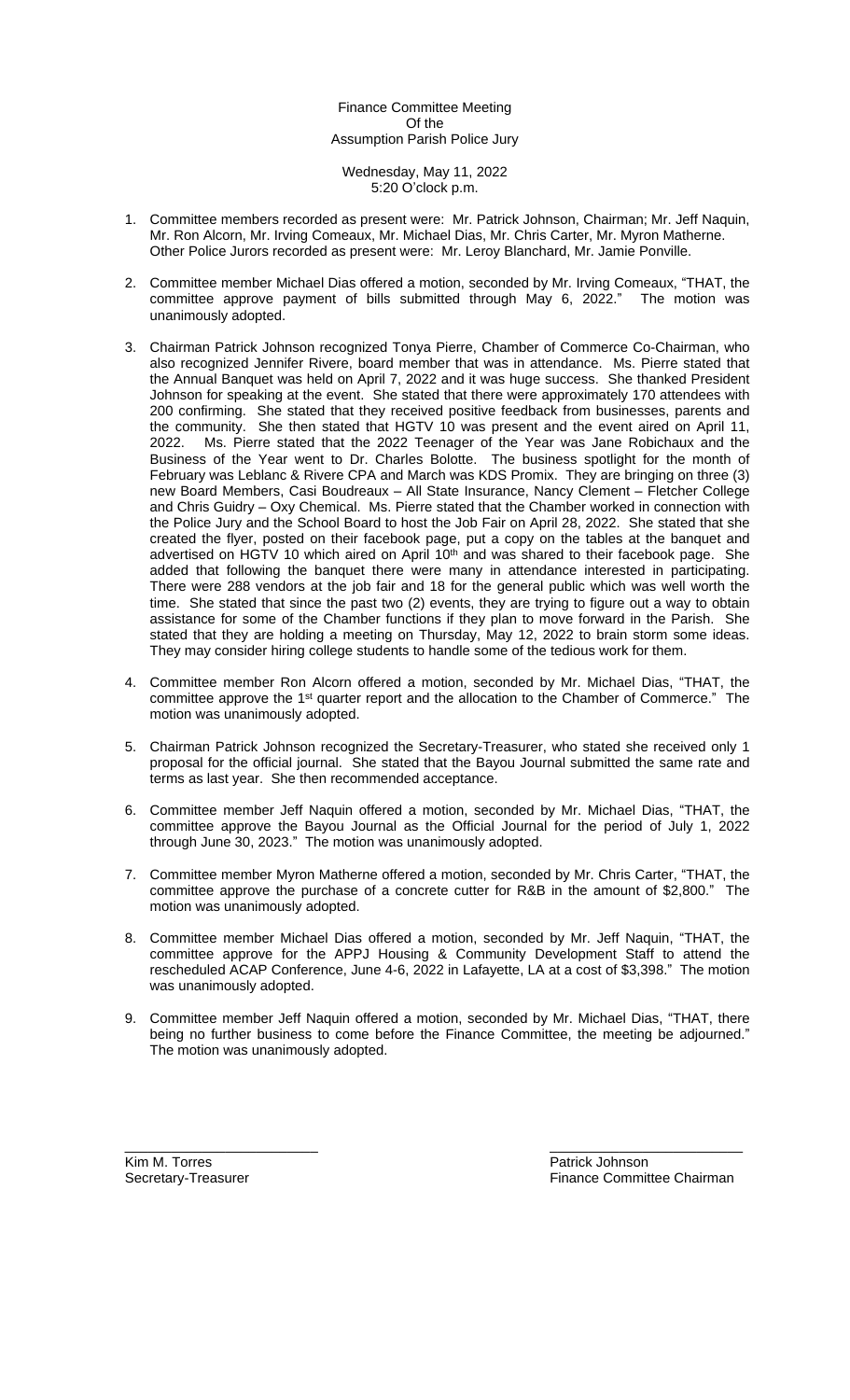# Personnel Committee Meeting Of the Assumption Parish Police Jury

#### Wednesday, May 11, 2022 5:30 O'clock p.m.

1. Committee members recorded as present were: Mr. Chris Carter, Chairman; Mr. Irving Comeaux, Mr. Ron Alcorn, Mr. Michael Dias, Mr. Leroy Blanchard, Mr. Jamie Ponville, Mr. Patrick Johnson.

Other Police Jurors recorded as present were: Mr. Jeff Naquin, Mr. Myron Matherne.

- 2. Chairman Chris Carter stated that interviews for the Flood Plain Manager/Permit Officer/Planner position were held and the Jury agreed to hire Cheri Williams-Dupaty at a grade 5 step 26.5. He stated that the Secretary-Treasurer contacted her and is waiting for a response.
- 3. Committee member Irving Comeaux offered a motion, seconded by Jamie Ponville, "THAT, the committee approve the hiring of Cheri Williams-Dupaty for the Flood Plain Manager/Permit Officer/Planner position." The motion was unanimously adopted.
- 4. Chairman Chris Carter recognized the Parish Manager, who stated that he would like to hire a General Maintenance employee, Terry Leonard. He stated that he and the Assistant Parish Manager interviewed and skilled tested him and were impressed with his results. He then stated that they both are in agreement to bring him on. He stated that he would be hired at a grade 4 step 20 at a rate of \$16.54 per hour under 1%.
- 5. Committee member Michael Dias offered a motion, seconded by Mr. Leroy Blanchard, "THAT, the committee approve hiring Terry Leonard, General Maintenance, at a grade 4 step 20 \$16.54 per hour." The motion was unanimously adopted.
- 6. Committee member Leroy Blanchard offered a motion, seconded by Mr. Jamie Ponville, "THAT, the committee approve the recommendation of the Parish Manager for successful completion of probationary period for Brian Blankenship, Assistant Parish Manager and table the proposed increase." The motion was unanimously adopted.
- 7. Chairman Chris Carter recognized the Parish Manager, who stated that the criteria for Equipment Operator III has been fulfilled by Paul Hebert. He stated that he evaluated his performance on last week and he is proficient on all the equipment that he was tested on. He then recommended that he be promoted and moved to a grade 5 step 28.
- 8. Committee member Jamie Ponville offered a motion, seconded by Mr. Leroy Blanchard, "THAT, the committee approve to promote Paul Hebert to an Equipment Operator III step 5 grade 28." The motion was unanimously adopted.
- 9. Committee member Michael Dias offered a motion, seconded by Mr. Ron Alcorn, "THAT, there being no further business to come before the Personnel Committee, the meeting be adjourned." The motion was unanimously adopted.

Kim M. Torres Chris Carter Chris Carter Chris Carter Chris Carter Chris Carter Chris Carter

\_\_\_\_\_\_\_\_\_\_\_\_\_\_\_\_\_\_\_\_\_\_\_\_ \_\_\_\_\_\_\_\_\_\_\_\_\_\_\_\_\_\_\_\_\_\_\_\_\_ Secretary-Treasurer **Personnel Committee Chairman**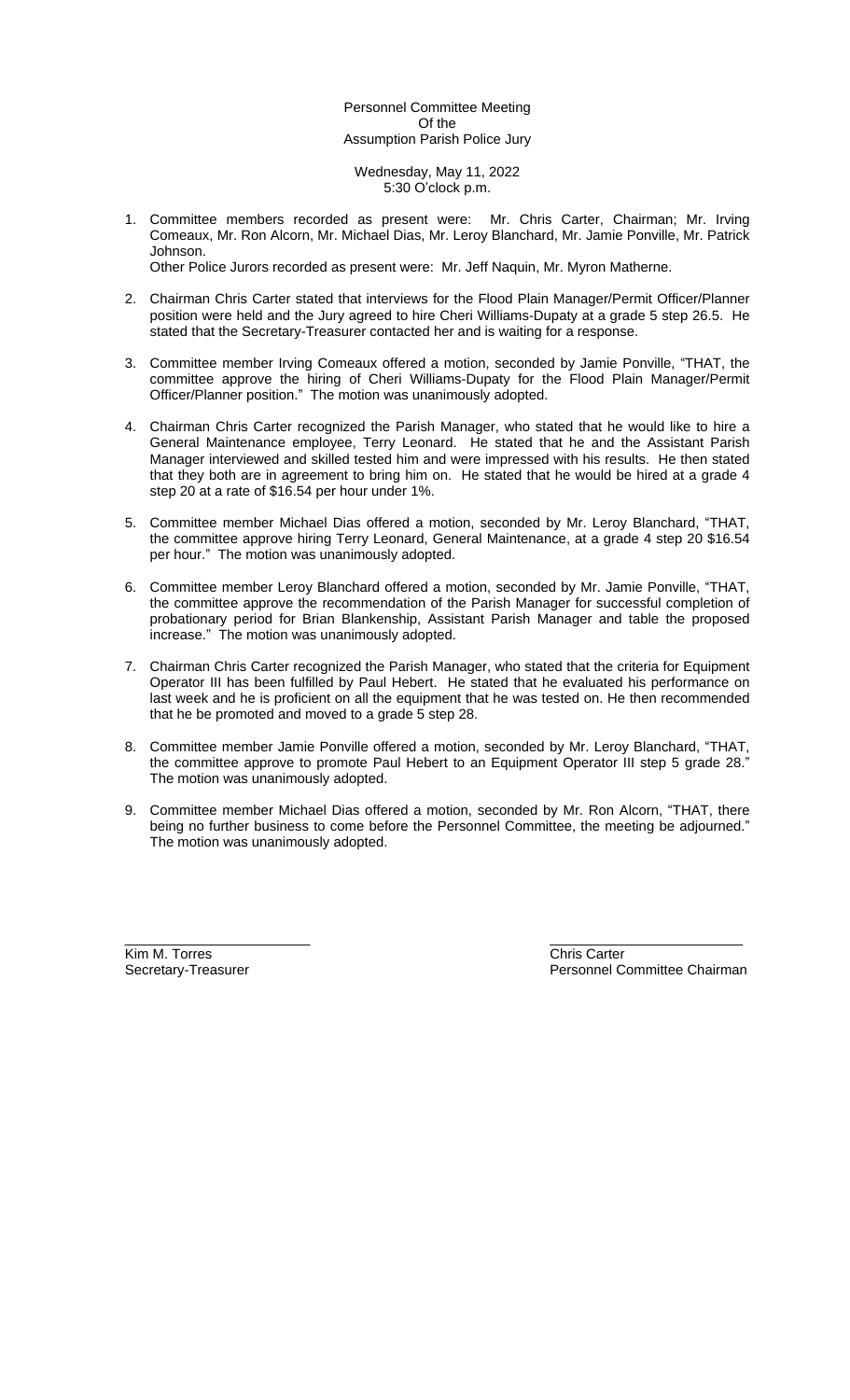Solid Waste Committee Meeting Of the Assumption Parish Police Jury

Wednesday, May 11, 2022 5:40 O'clock p.m.

- 1. Committee members recorded as present were: Mr. Jeff Naquin, Chairman; Mr. Irving Comeaux, Mr. Michael Dias, Mr. Chris Carter, Mr. Myron Matherne, Mr. Patrick Johnson. Other Police Jurors recorded as present were: Mr. Ron Alcorn, Mr. Leroy Blanchard, Mr. Jamie Ponville.
- 2. Chairman Jeff Naquin recognized Police Juror Leroy Blanchard, who stated that he wanted clarification on whether we can still discuss with Waste Depot the delinquent piles that aren't being picked up. In response, the ADA stated that the Parish can communicate with Waste Depot regarding the delinquent piles. The Chairman stated that the Secretary-Treasurer reached out to Waste Depot today regarding 2 cubic yard pick up versus 4 cubic yards and an email was forwarded to each Juror. He stated that conversation was held regarding 2 cubic yard pick up but 4 cubic yards is in the contract. He then requested that the Secretary-Treasurer clarify it with them and if they have objections, they should attend the next meeting for further discussion. A discussion was then held regarding the measuring of a pile and taking photos and staging a pile and have an employee to spot check a pile for pick up. Police Juror Ron Alcorn mentioned the illegal dump sites and asked if the Parish will do something or we will get with the contractor? In response, Chairman Jeff Naquin stated that something needs to be done but if the Parish gets in the habit of cleaning up the dump sites, will it ever stop? A brief discussion was held regarding the problems these sites cause for the Parish (drainage, turnarounds, etc.).
- 3. Chairman Jeff Naquin stated that as part of the contract with Waste Pro, it states that they will put out 36 roll off containers at the Police Jury's discretion over and above church fair, festivals per year. He then stated that the fairest way is that each Juror has an allocation of 4 dumpsters per year at its discretion. A brief discussion was then held regarding the over and above and if fire bins are factored in the allocated number. Following the discussion, the committee decided that each Juror will be allocated 4 per year and if additional are needed, they should ask their fellow Juror if available. They discussed providing a dumping site for the residents once a month. Police Juror Leroy Blanchard suggested that one of the allocated dumpsters can be utilized to clean up the illegal dump sites.
- 4. Committee member Irving Comeaux offered a motion, seconded by Mr. Myron Matherne, "THAT, the committee approve an allocation of 4 dumpsters per Juror per calendar year." The motion was unanimously adopted.
- 5. Committee member Leroy Blanchard offered a motion, seconded by Mr. Chris Carter, "THAT, there being no further business to come before the Solid Waste Committee, the meeting be adjourned." The motion was unanimously adopted.

\_\_\_\_\_\_\_\_\_\_\_\_\_\_\_\_\_\_\_\_\_\_\_\_ \_\_\_\_\_\_\_\_\_\_\_\_\_\_\_\_\_\_\_\_\_\_\_\_\_ Kim M. Torres (Allen Land Controller Land Controller Land Controller Land Controller Land Controller Land Controller<br>
Solid Waste Committee Solid Waste Committee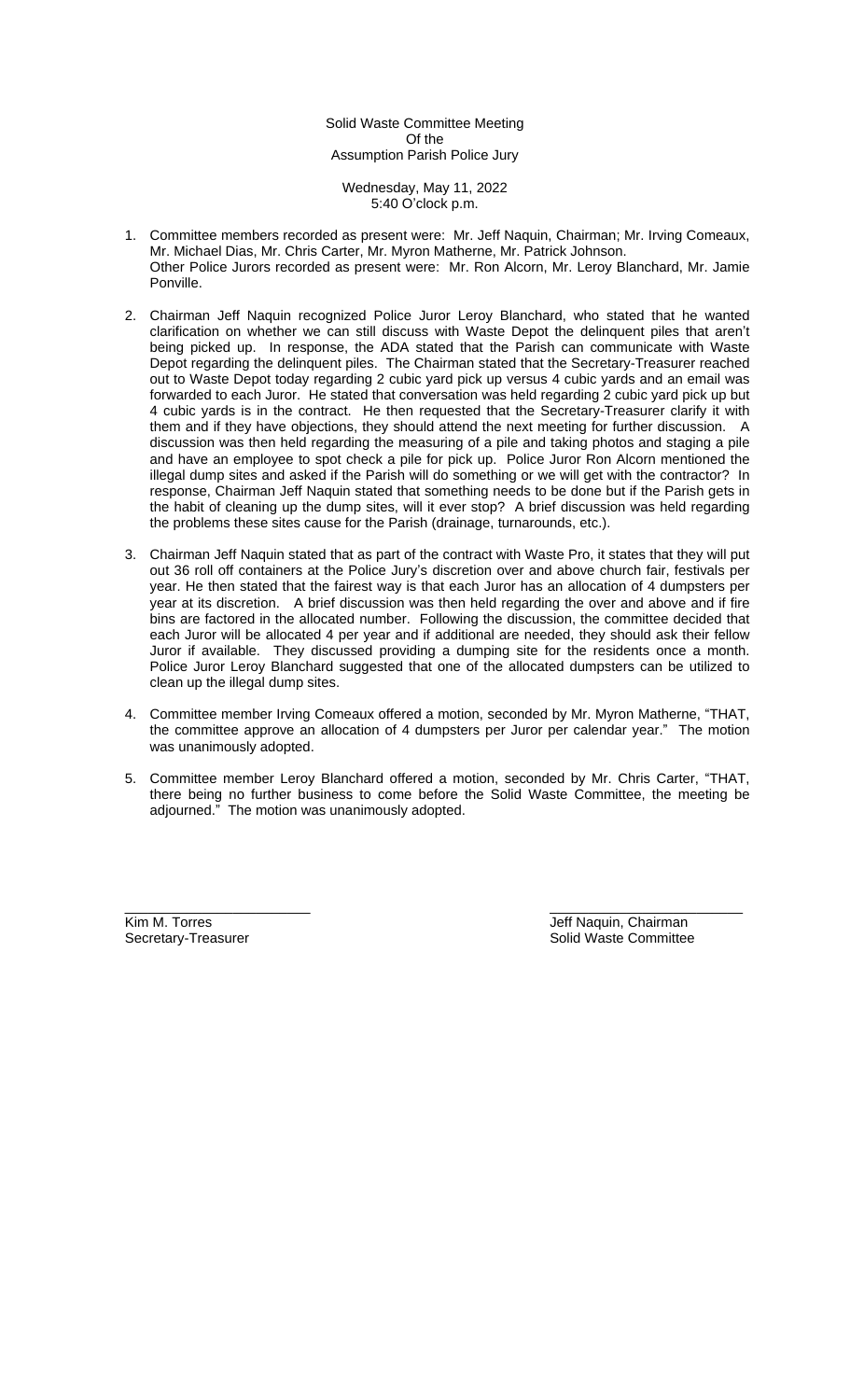Engineering/Grants Committee Meeting Of the Assumption Parish Police Jury

> Wednesday, May 11, 2022 5:45 O'clock p.m.

1. Committee members recorded as present were: Mr. Irving Comeaux, Chairman; Mr. Leroy Blanchard, Mr. Ron Alcorn, Mr. Jeff Naquin, Mr. Michael Dias, Mr. Jamie Ponville, Mr. Patrick Johnson.

Other Police Jurors recorded as present were: Mr. Chris Carter, Mr. Myron Matherne.

- 2. Chairman Irving Comeaux recognized Jacob Loeske, GIS Engineering, stated that they have been going through the models and the canals that they went through and he spoke with Juror Blanchard and the Parish Manager relative to the equipment needed. He proceeded to explain the Godchaux and Cancienne model dredging. He then stated that only the unit cost to dredge those two (2) canals would be roughly \$1 million. He then stated that they accounted for about 18 miles with more linage foot to dredge. He further stated that they are still in model mode and ran this quick calculation to see what kind of volume there was.
- 3. Chairman Irving Comeaux recognized committee member Patrick Johnson, who stated that the Marais Drainage Improvement Project estimated cost is \$1.4 million. He stated that he has every intention of not exhausting such funds under the GOMESA Bond Construction fund with us being equipped with the necessary equipment and staff. The Parish Engineer proceeded to give the committee an idea of the scope of work that is proposed to be done. Following a brief discussion regarding the flood in the area and the damage to the homes. the committee feels the project is over engineered. In response, the Parish Engineer stated that this is an estimate and some of the work can be done in house but he had to put a budget together and start somewhere.
- 4. Committee member Ron Alcorn offered a motion, seconded by Mr. Jamie Ponville, "THAT, the committee approve \$1.4 million but authorize the Parish Engineer to tweak the project to get the cost down." The motion was unanimously adopted.
- 5. Chairman Irving Comeaux recognized committee member Patrick Johnson, who stated that the committee previously discussed the three (3) projects and requested extensions but the Fire Hydrant Project had expired. He then stated that Juror Ron Alcorn will be meeting with Senator Ed Price to further discuss this extension on this particular project and requested to put it back into a bill. In response to the projects that are set to expire in June, the Parish Engineer stated that we are on track with those projects. He stated that the money allocated for the Plattenville Drainage Project was a line item and that is done and can be closed out. He then stated that he met with Juror Ponville to go over the final plans for Lee Drive and they will appear in next weeks paper. He stated that the Fire Hydrant Project is older than all other projects and we didn't get that award and It sat before the Parish could move on it.
- 6. Chairman Irving Comeaux recognized the OHSEP Director, who stated that the Generator Project should be done before the next meeting. He stated that the load testing for the last three generators are scheduled for next week. The Parish Engineer stated that the electrician has gone out to inspect and there are two generators that he has to coordinate with Entergy to have the power transferred and another one that a part has to be changed in the inside of the transformer. The OHSEP Director stated that this is a good sign and will close out the disaster recovery from Hurricane Gustav. He stated that they are waiting on authorization to proceed to Phase II, construction phase and bidding out, of the Safe Room. He stated that they have been responding with all of the appropriate information but still has not received authorization to proceed to phase II. He then stated that the letter from the Engineer was submitted to FEMA for Hurricane Ida and it's currently under review. He stated that they had a conference call last week and they indicated that the debris person will be contacting his office.
- 7. Committee member Jeff Naquin offered a motion, seconded by Mr. Leroy Blanchard, "THAT, there being no further business to come before the Engineering/Grants Committee, the meeting be adjourned." The motion was unanimously adopted.

\_\_\_\_\_\_\_\_\_\_\_\_\_\_\_\_\_\_\_\_\_\_\_\_ \_\_\_\_\_\_\_\_\_\_\_\_\_\_\_\_\_\_\_\_\_\_\_\_\_

Kim M. Torres **Irving Comeaux, Chairman** Secretary-Treasurer **Engineering/Grants Committee** Engineering/Grants Committee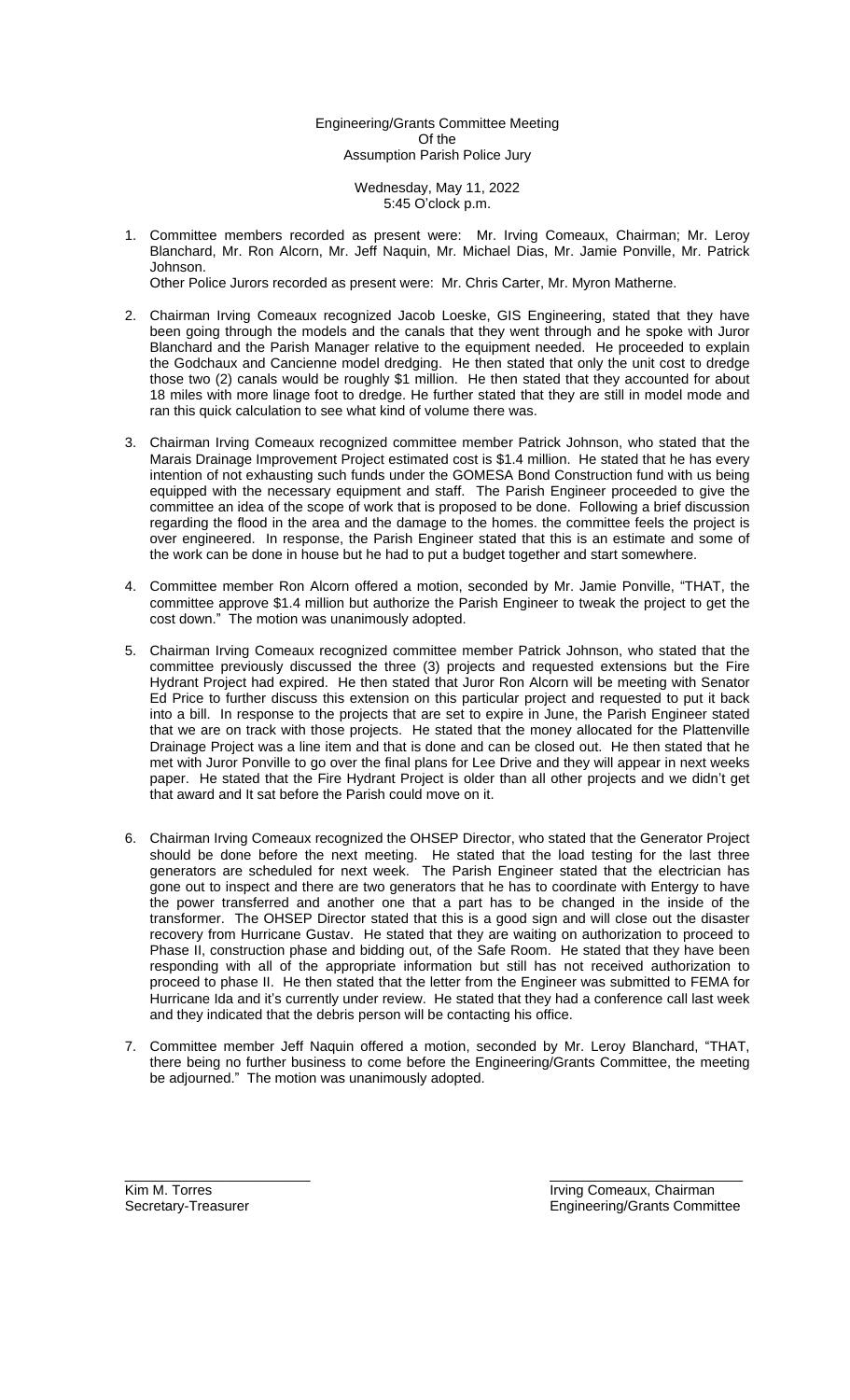### Regular Meeting Of the Assumption Parish Police Jury

#### Wednesday, May 11, 2022 6:00 O'clock p.m.

- 1. The Regular Meeting of the Assumption Parish Police Jury was called to order by Police Jury President Patrick Johnson in the Assumption Parish Police Jury Chamber at 4813 Highway 1, Napoleonville, Louisiana.
- 2. Police Jurors recorded as present were: Mr. Ron Alcorn, Ward 1; Mr. Jeff Naquin, Ward 2; Mr. Irving Comeaux, Ward 3; Mr. Patrick Johnson, Ward 4; Mr. Michael Dias, Ward 5; Mr. Chris Carter, Ward 6; Mr. Leroy Blanchard, Ward 7; Mr. Jamie Ponville, Ward 8; Mr. Myron Matherne, Ward 9.
- 3. President Patrick Johnson led the Prayer and Police Juror Chris Carter led the Pledge of Allegiance to the Flag.
- 4. Police Juror Jeff Naquin offered a motion, seconded by Mr. Leroy Blanchard, "THAT, the Police Jury approve the minutes of April 26, 2022 and April 27, 2022." The motion was unanimously adopted.
- 5. President Patrick Johnson opened the meeting to the public for any public comments, questions or concerns regarding the items listed on the agenda. Following three (3) calls, there were no comments received.
- 6. President Patrick Johnson recognized Drainage Committee Chairman Jamie Ponville, who stated that the committee met and recommended the following matters: drainage project overruns; #92997 culvert replacement at 263 Rue de Fourche, \$166.80 (W1), #93001 culvert replacement at 170 Patereau Dr., \$4.60 (W3), #92989 culvert replacement at 385 Highway 1012, \$161.20 (W4), #92982 drainage work on Guillot St., \$744.51 (W8) and #92992 culvert replacement at 108 LaChene St., \$536.12 (W9). accept the resignation of Johnny Hebert from the Landry Subdivision Gravity Drainage District #7 and accept Blake Leonard as his replacement to serve the unexpired term, reappoint Michael Sylvester to the Bayou Pierre Part North Gravity Drainage District for a 5 yr. term, 1,000 for North and South Side of Ideal St. Outfall Sweeping Project, \$4,050 for 109 Templet St. Culvert Installation Project, \$4,050 for 109 Templet St. Culvert Installation Project, \$4,200 for Oak St. Pump Rental Project, \$1,480 for Family St. Drainage Project, received an update on the restructuring of the R&B Department and authorize the ADA to draft the language to purchase a piece of equipment utilizing the original non-bond GOMESA funds.
- 7. Police Juror Jamie Ponville offered a motion, seconded by Mr. Leroy Blanchard, "THAT, the Police Jury approve the Drainage Committee report as presented." The motion was unanimously adopted. (resolution attached)
- 8. President Patrick Johnson stated that the Finance Committee met and recommended the following matters: payment of bills submitted through May 6, 2022, 1<sup>st</sup> quarter allocation to Chamber of Commerce, Bayou Pierre Part as the Official Journal for July 1, 2022 through June 30, 2023, \$2,800 for the purchase of a concrete cutter for R&B and approved the APPJ Housing & Community Development Staff to attend the Rescheduled ACAP Conference, June 4-6, 2022 in Lafayette, LA at a cost of \$3,398.
- 9. Police Juror Chris Carter offered a motion, seconded by Mr. Michael Dias, "THAT, the Police Jury approve the Finance Committee report as presented." The motion was unanimously adopted. (resolution attached)
- 10. President Patrick Johnson recognized Personnel Committee Chairman Chris Carter, who stated that the committee met and recommended the following matters; to hire Cheri Williams-Dupaty as the Flood Plain Manager/Permit/Planner position, to hire Terry Leonard as a General Maintenance employee, successful end of probationary period for the Assistant Parish Manager and promote Paul Hebert from Equipment Operator II to Equipment Operator III and move to a grade 5 step 28.
- 11. Police Juror Chris Carter offered a motion, seconded by Mr. Jeff Naquin, "THAT, the Police Jury approve the Personnel Committee report as presented." The motion was unanimously adopted. (resolutions attached)
- 12. President Patrick Johnson recognized Solid Waste Committee Chairman Jeff Naquin, who stated that the committee met and recommended the following; discussed delinquent trash piles and the contract requirements of 4 cubic yds of pick up. He then stated that Waste Depot will be requested to attend the next meeting if they question the language in the contract. He then stated that the committee agreed that each Juror will be allowed 4 garbage bins per calendar year beginning in January 2022.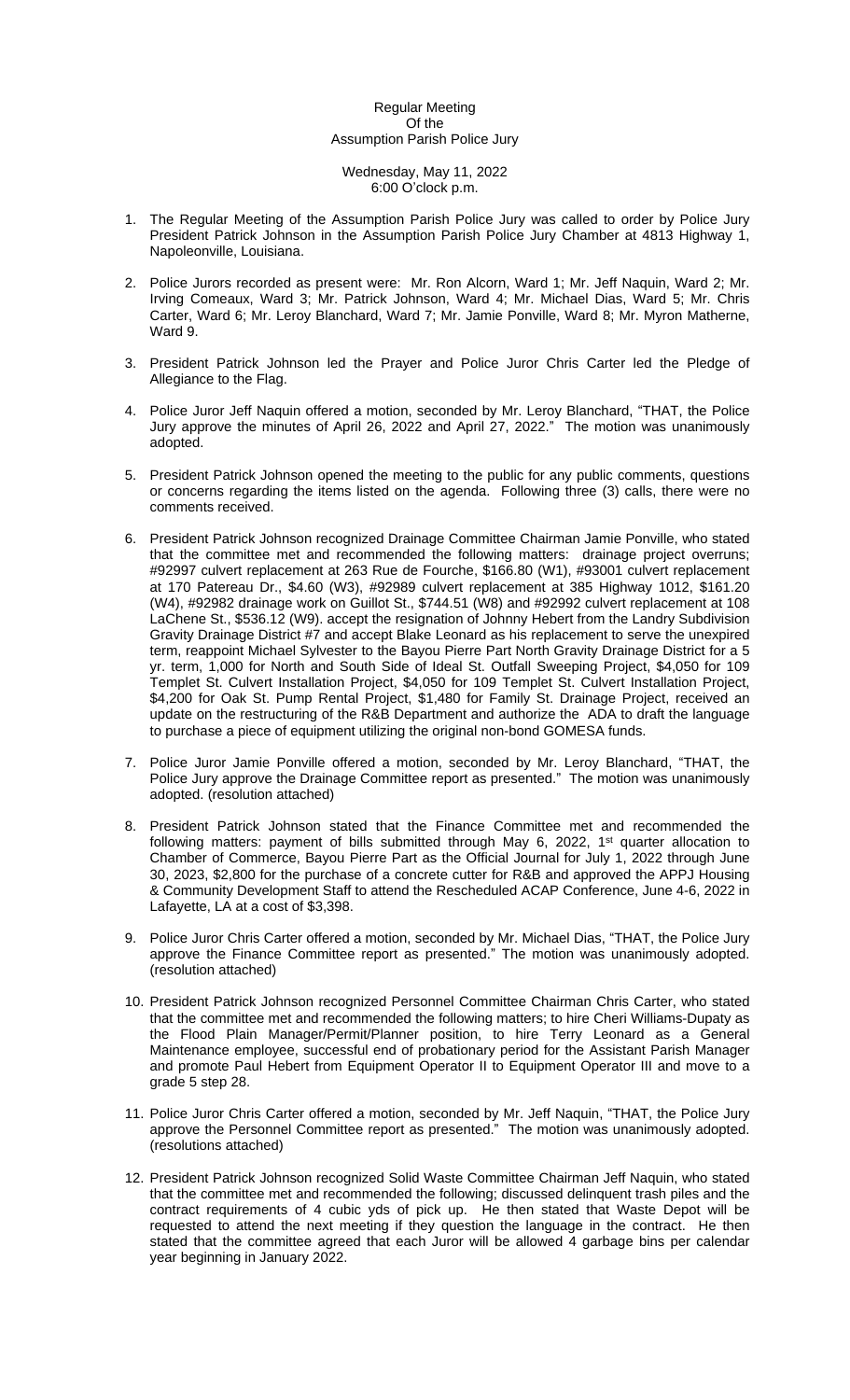- 13. Police Juror Jeff Naquin offered a motion, seconded by Mr. Jamie Ponville, "THAT, the Police Jury approve the Solid Waste Committee report as presented." The motion was unanimously adopted.
- 14. President Patrick Johnson recognized Engineering/Grants Committee Chairman Irving Comeaux, who stated that the committee met and recommended the following matters: received an update on the Drainage Master Plan & Flood Mitigation Project from GIS Engineering, allocated \$1.4 million from the GOMESA Bond Construction fund for the Marais Drainage Improvement Project authorizing the Parish Engineer to tweak the plans, discussed the Act 45 Fire Hydrant Project and authorized Police Juror Ron Alcorn to address the matter with Senator Price and received an update on the Disaster Recovery Grants.
- 15. Police Juror Irving Comeaux offered a motion, seconded by Mr. Ron Alcorn, "THAT, the Police Jury approve the Engineering/Grants Committee report as presented." The motion was unanimously adopted. (resolution attached)
- 16. Police Juror Myron Matherne offered a motion, seconded by Mr. Jamie Ponville, "THAT, the Police Jury approve a gaming permit for St. Joseph the Worker Catholic Church." The motion was unanimously adopted.
- 17. President Patrick Johnson recognized Police Juror Jeff Naquin, who requested that the Labadieville Recreation District be disolved due to them being inactive.
- 18. Police Juror Jeff Naquin offered a motion, seconded by Mr. Jamie Ponville, "THAT, the Police Jury approve and accept to dissolve the Labadieville Recreation District." The motion was unanimously adopted.
- 19. President Patrick Johnson recognized Police Juror Chris Carter, who requested a fire bin for residents at 6515 Hwy 1, Belle Rose. He stated that the owner has visited the Publics Works Office and filled out the necessary documents relative to insurance.
- 20. Police Juror Chris Carter offered a motion, seconded by Mr. Irving Comeaux, "THAT, the Police Jury approve a bin for a fire victim at 6515 Hwy 1, Belle Rose." The motion was unanimously adopted.
- 21. Police Juror Jamie Ponville offered a motion, seconded by Mr. Myron Matherne, "THAT, the Police Jury approve a liquor license application for Susan Hue." The motion was unanimously adopted.
- 22. Police Juror Jeff Naquin offered a motion, seconded by Mr. Chris Carter, "THAT, there being no further business to come before the Assumption Parish Police Jury, the meeting be adjourned." The motion was unanimously adopted.

\_\_\_\_\_\_\_\_\_\_\_\_\_\_\_\_\_\_\_\_\_\_\_ \_\_\_\_\_\_\_\_\_\_\_\_\_\_\_\_\_\_\_\_\_\_\_\_\_

Kim M. Torres Patrick Johnson Secretary-Treasurer